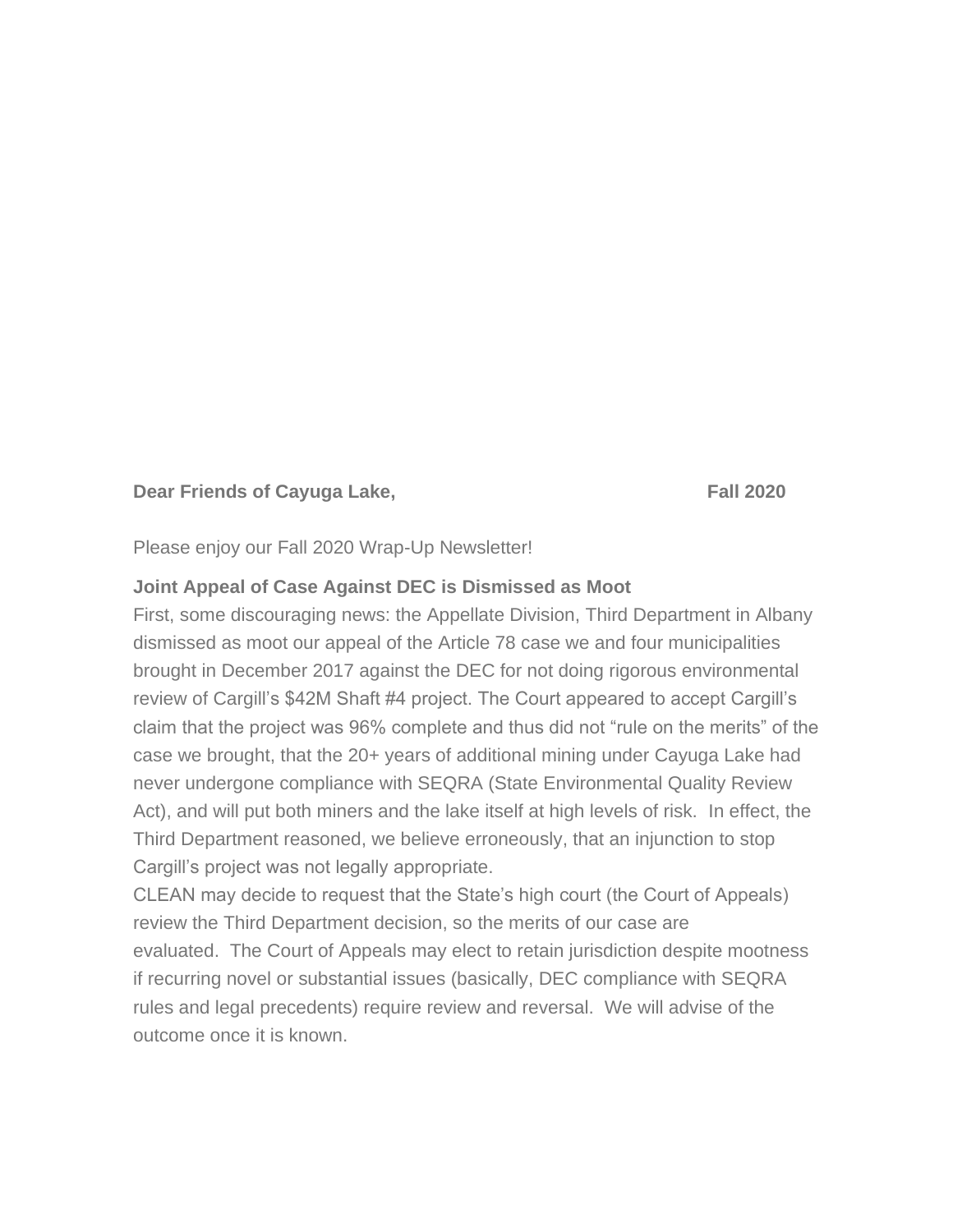# **Eye on Cargill**

It is important that we continue to exhaust any viable legal remedies we have, and keep a watchful eye on Cargill Inc. We cannot allow them to take advantage of our community as they have with communities around the world: <https://stories.mightyearth.org/cargill-worst-company-in-the-world/> [https://ccrjustice.org/home/what-we-do/our-cases/doe-et-al-v-nestl-usa-inccargill-](https://ccrjustice.org/home/what-we-do/our-cases/doe-et-al-v-nestl-usa-inccargill-inc-amicus)

# [inc-amicus](https://ccrjustice.org/home/what-we-do/our-cases/doe-et-al-v-nestl-usa-inccargill-inc-amicus)

# **Steering Committee Reaches out to Community**

CLEAN co-founders John Dennis and Brian Eden gave a presentation on the Cargill Salt Mine to the Tompkins County Water Resource Council and New Roots 9<sup>th</sup> and 10<sup>th</sup> graders this month. The talks were informative and engaging, providing important insights into the environmental impacts of extensive mine under Cayuga Lake. John Dennis also gave a presentation about CLEAN's Salt Deposition Study and the Cargill mine to the Lansing Conservation Advisory Council on December 3, 2020.

# **Cayuga Lake Water Monitoring Program Collaborates Locally**

Over the course of the 2020 monitoring season, CLEAN researchers monitored a total of 25 locations throughout Cayuga Lake. Data for temperature, chlorophyll-a levels, cyanobacteria cell counts, sodium, chloride, pH, specific conductivity, and dissolved oxygen were collected. If a new grant proposal is approved, we plan to add a phosphorus study to the lake monitoring program in 2021.

We enjoyed a successful collaboration with CSI this summer, taking our final lake outing for the year with them in October, and look forward to partnering up again in the summer of 2021. We are fortunate to have access to lab services made available by CSI and the Cornell Nutrient Analysis Laboratory to analyze our samples in order to both verify field measurements and to provide additional analysis that we can not do in the field.

We are also excited to begin a new collaborative project in 2021 with researchers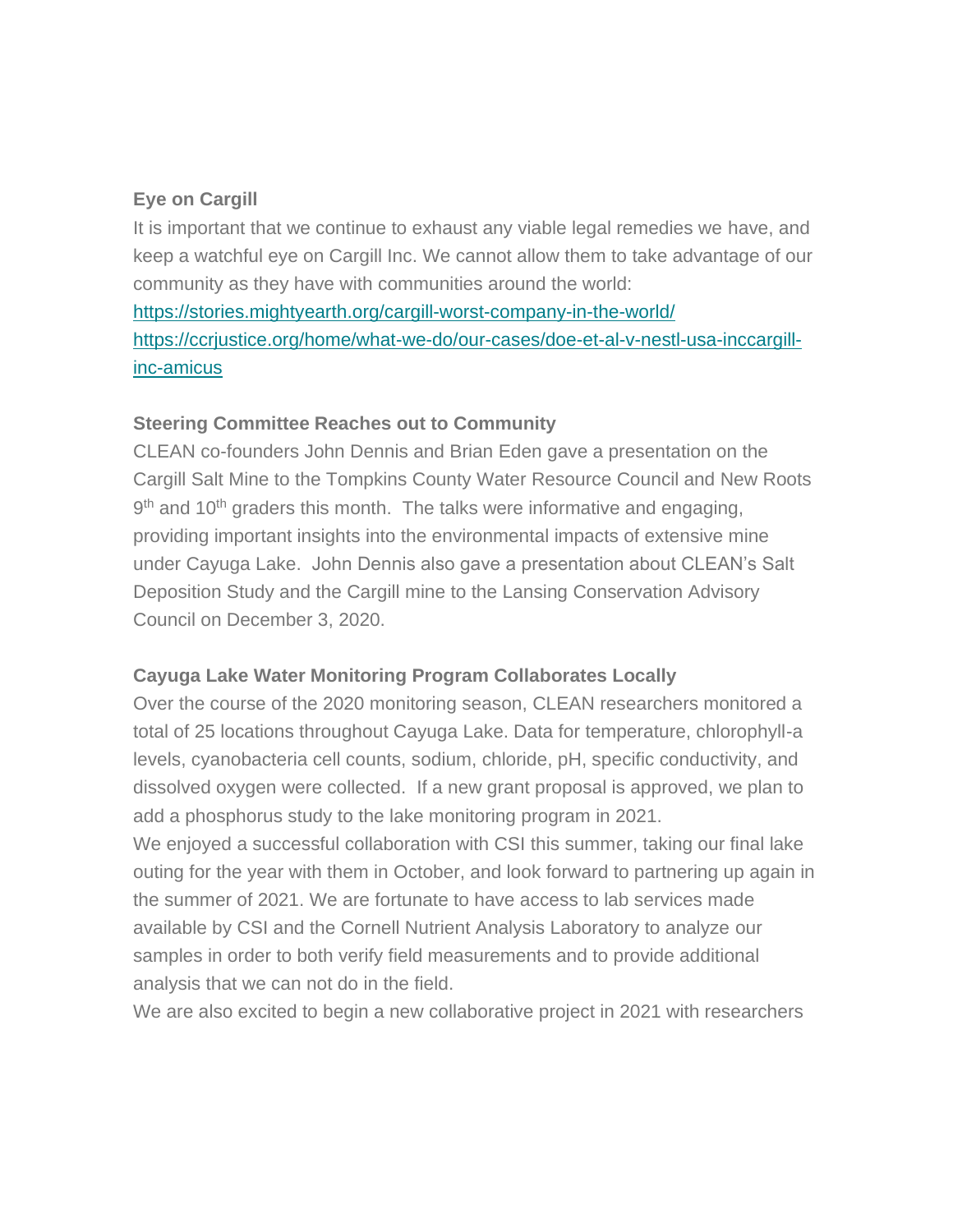at Boyce Thompson Institute studying genomes of cyanobacteria. It will be interesting to compare the water quality data to the genomic data. We will keep you up to date as this partnership develops.

CLEAN researchers enjoyed visiting with New Roots 9<sup>th</sup> and 10<sup>th</sup> graders virtually to teach them about the water quality projects we have been working on. We were able to give the students a tour of the instruments we use as well as go over the data that we have gathered such as the graph below.

After a productive summer, the boats have been winterized to be stored until spring. The Eureka Manta Water Probe will remain deployed at a dock along the western shore as long as weather permits.



#### Cayuga Lake chlorophyll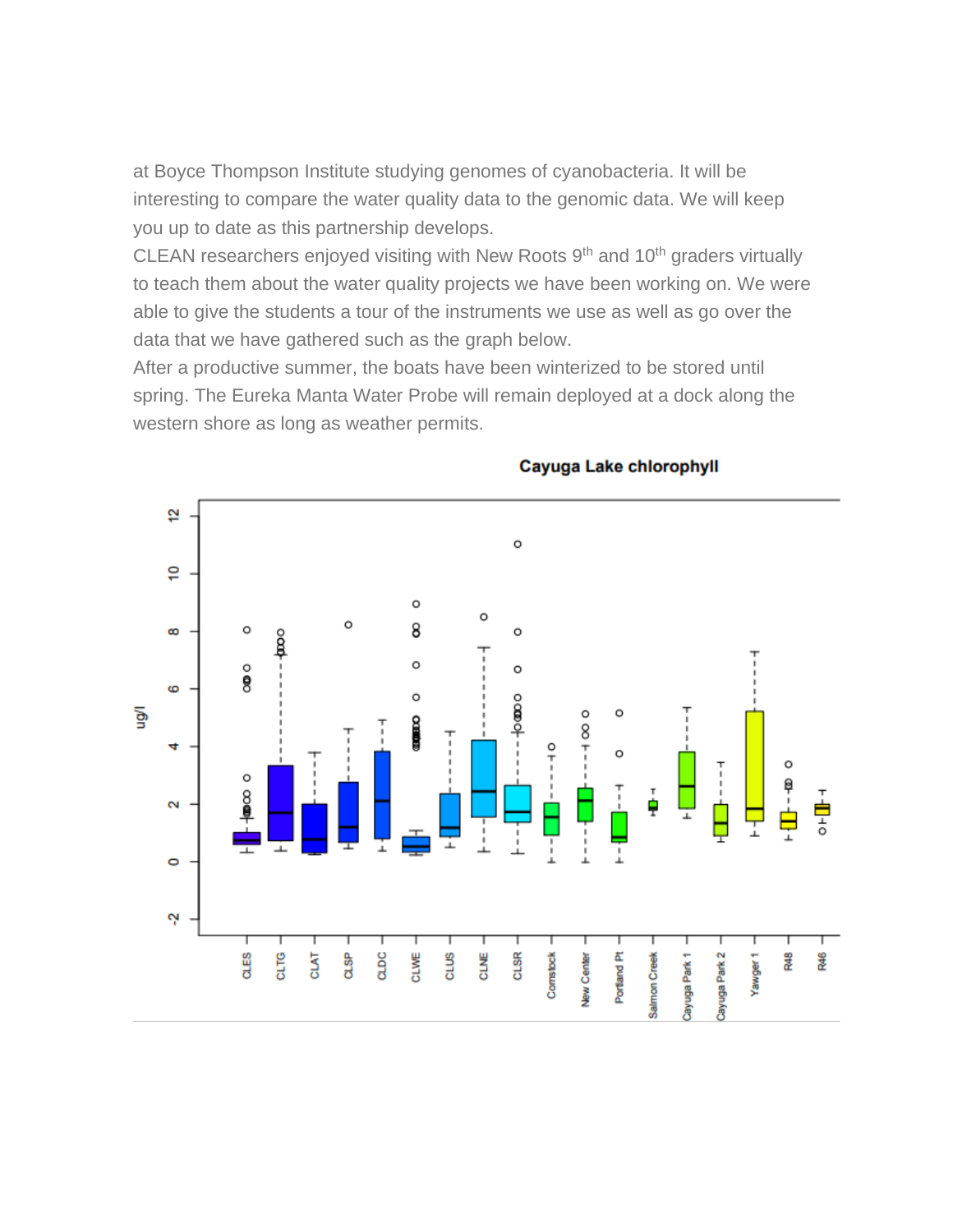

Visit our website at https://cleancayugalake.org/lake-station/ to view more data for the Cayuga Lake Water Monitoring Program during the 2020 season.

# **Ongoing Study Shows High Salt Levels in Several Tributaries**

CLEAN researchers have continued to monitor chloride and overall salinity levels of tributaries flowing into Cayuga Lake. The levels have generally decreased over the summer but have remained elevated in a couple of areas. It is likely these levels will rise again in the coming months as some municipalities have already begun to spread road salt.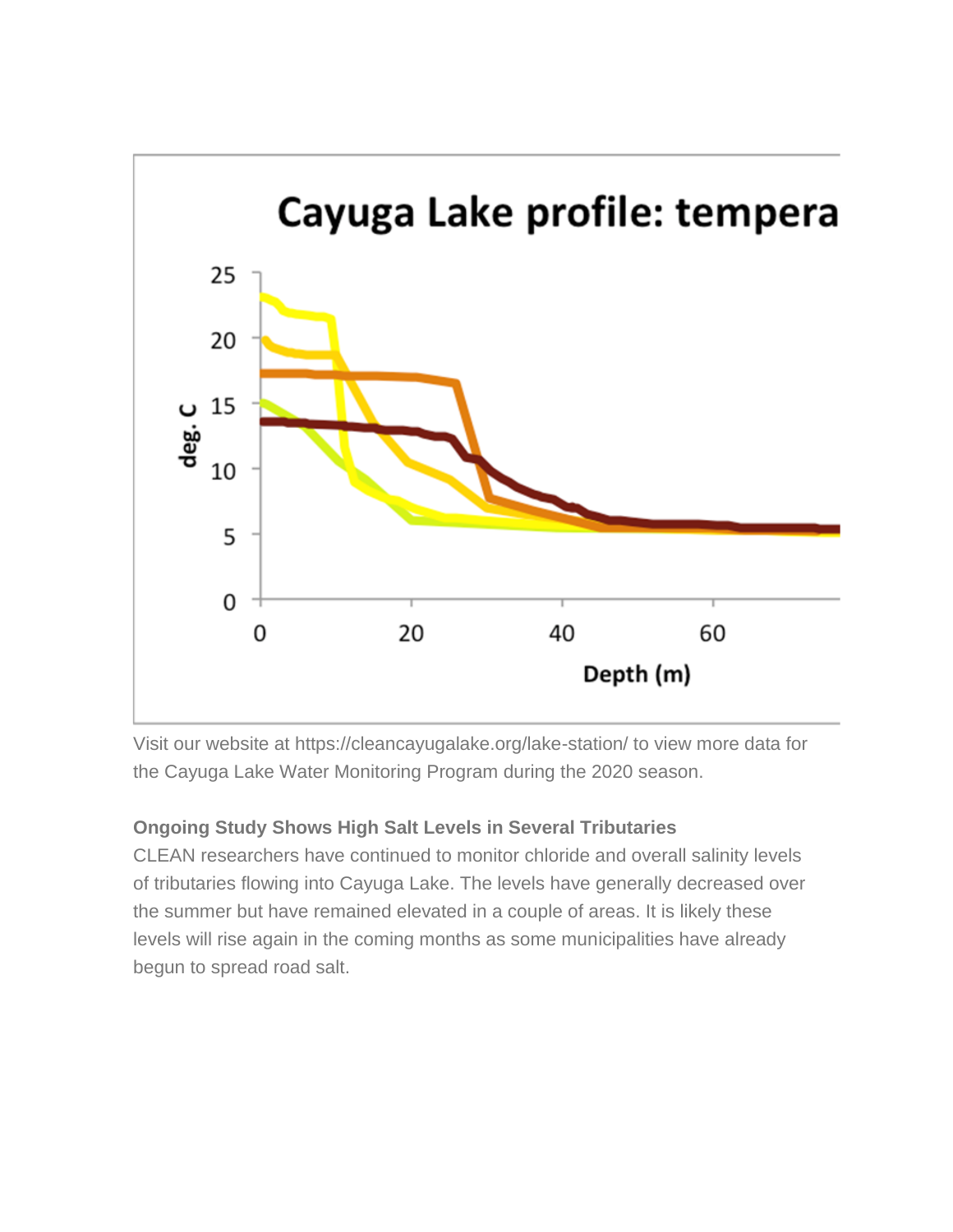

# **CLEAN Investigates Coal Ash at Cayuga Power**

Now that lake monitoring is mostly over for the season, CLEAN researchers are switching gears to begin an investigation into the coal ash landfill at Cayuga Power. We are excited to have assistance from Prof. Susan Allen and her Ithaca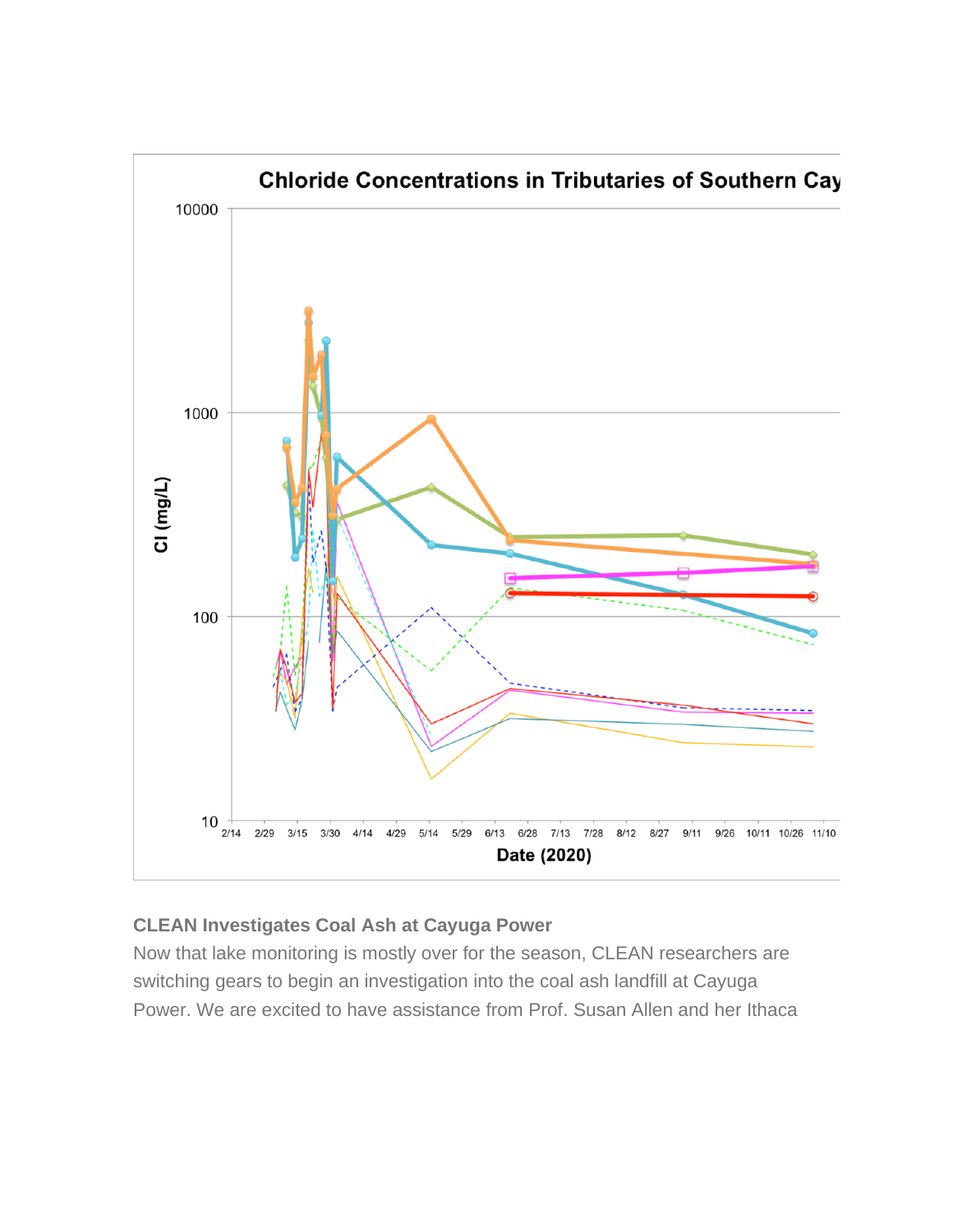College Ecotoxicology class to help us gather information into contamination and possibilities for remediation. The 2019 Annual Report on the landfill prepared by GEI Consulting and submitted to the DEC by Cayuga Power indicates that more than 34 million gallons of untreated leachate mixed with stormwater was released into Cayuga Lake though Cayuga's SPDES outfall 013. We are hoping to collect data to determine how far the contamination plume has reached. We are curious to know whether any contamination plume has reached the aquifer below the residential area on Milliken Creek delta or if whether it may have reached the lake below the water level.

# **Comment on NYS Solar and Wind Guidance Now**

The Office of Renewable Energy Siting is seeking public comment on the first portion of regulations for implementing the Accelerated Renewable Energy Growth and Community Benefit Act. The deadline is Monday, December 7. You can learn more about the act and submit comments here: [https://ores.ny.gov/regulations.](https://ores.ny.gov/regulations)

 While CLEAN is in favor of renewable energy, we want to be wary of attempts to "greenwash" a contaminated site in a way that ignores the need to first remediate the contamination. The Cayuga Power coal ash landfill is located adjacent to a critical waterway that provides drinking water and other ecosystem services to the region. There must be rigorous and continued groundwater monitoring, better measures to treat leachate and prevent it from entering local waterways, assurance of a substantial surety bond, and a requirement that the facility owner remain liable for any future remediation. There are a number of policies that should be put in place at the site to be sure it does not become a taxpayer-funded superfund site in the future:

a)additional down-gradient water sampling

# b) revise the SPDES permit to

- i) end discharge of any once-through cooling water into the lake,
- ii) like DEC Region 8's consent order to Greenidge Energy in Dresen NY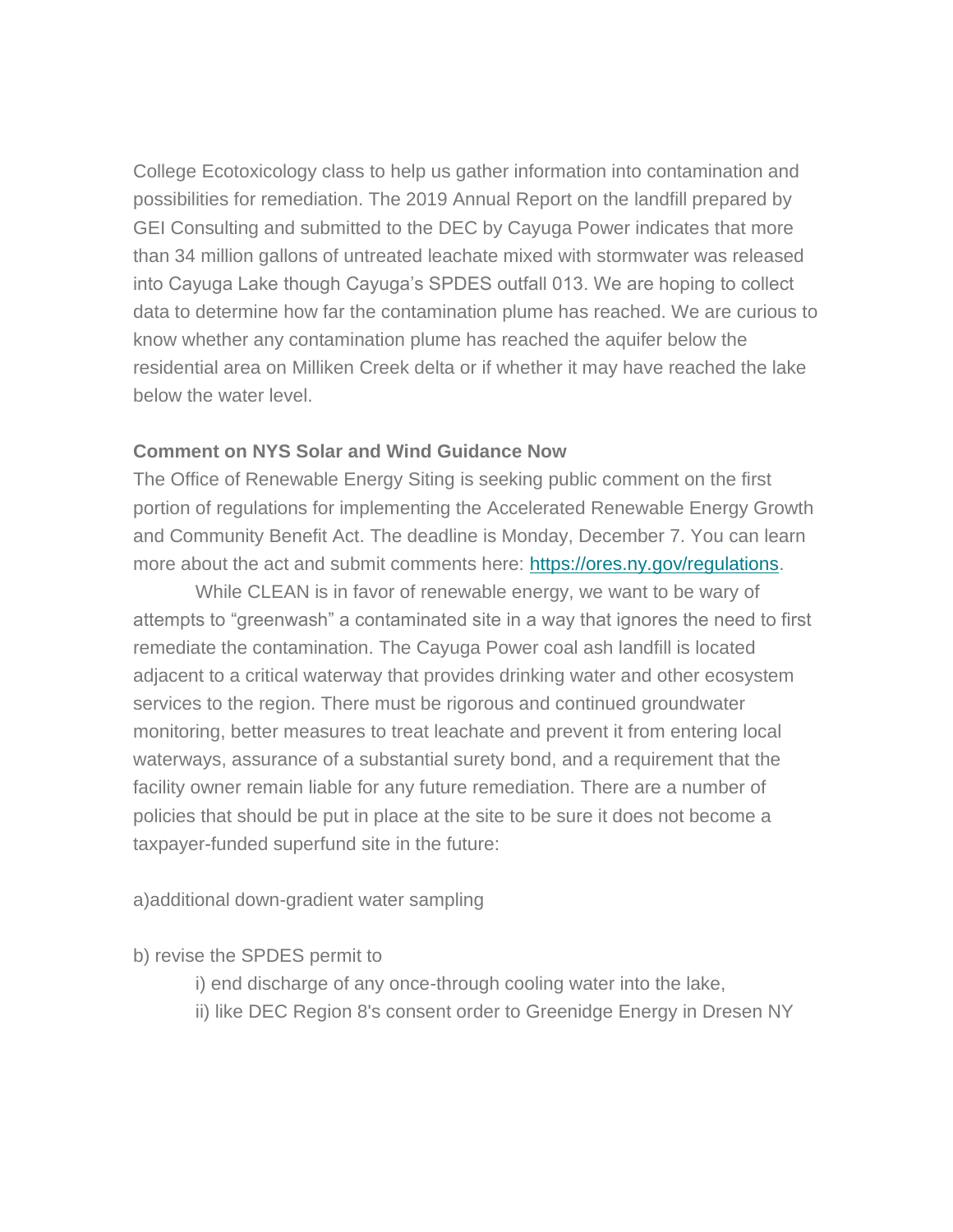on Seneca Lake, require Cayuga Power to treat all coal ash leachate (or coal ash leachate mixed with surface runoff) through an appropriately-competent Waste Water Treatment Plant.

c) ask that Cayuga Power be required to post an environmental bond to enable NYS to remediate groundwater contamination, perhaps at least \$10M

d) ask that Cayuga Power line up a schedule of sale of landfilled coal ash (coal combustion residuals or CCRs) to one or more well-known concrete companies over the next decade with a pledge to dig up and place into a water-tight containment receptacle any residual that is not sold to concrete or other companies and removed by, say 2030.

#### **Data Center Going Forward**

Meanwhile, it appears the Data Center on the Cayuga Power site is moving forward. We continue to request that taxpayer dollars not be used to finance the data center. Please join local residents to voice their concern by [signing a letter to](https://www.facebook.com/groups/ctpfl)  [the Empire State Development Council HERE](https://www.facebook.com/groups/ctpfl)

We are concerned that the Data Center could eventually be powered by the plant to provide behind-the-meter electricity. This is the situation the resident surrounding the Greenidge Power Plant on Seneca Lake have been faced with. The power plant has used its previous permits to produce power to the grid to instead provide it behind-the-meter to its tenants, a data center. The lake source cooling used to cool the power plant and the data center has a detrimental effect on the aquatic life. To learn more, please visit the [Committee to Preserve the](https://www.facebook.com/groups/ctpfl)  [Finger Lakes.](https://www.facebook.com/groups/ctpfl)

# **ALERT! Waste Transfer Station Could Bring Leachate to Tompkins County**

CLEAN has learned of a plan to build a waste transfer station in Cayuta that would bring 30,000 gallons of leachate annually to the Tompkins County Wastewater Treatment Facility. This leachate is of particular concern because it contains PFAs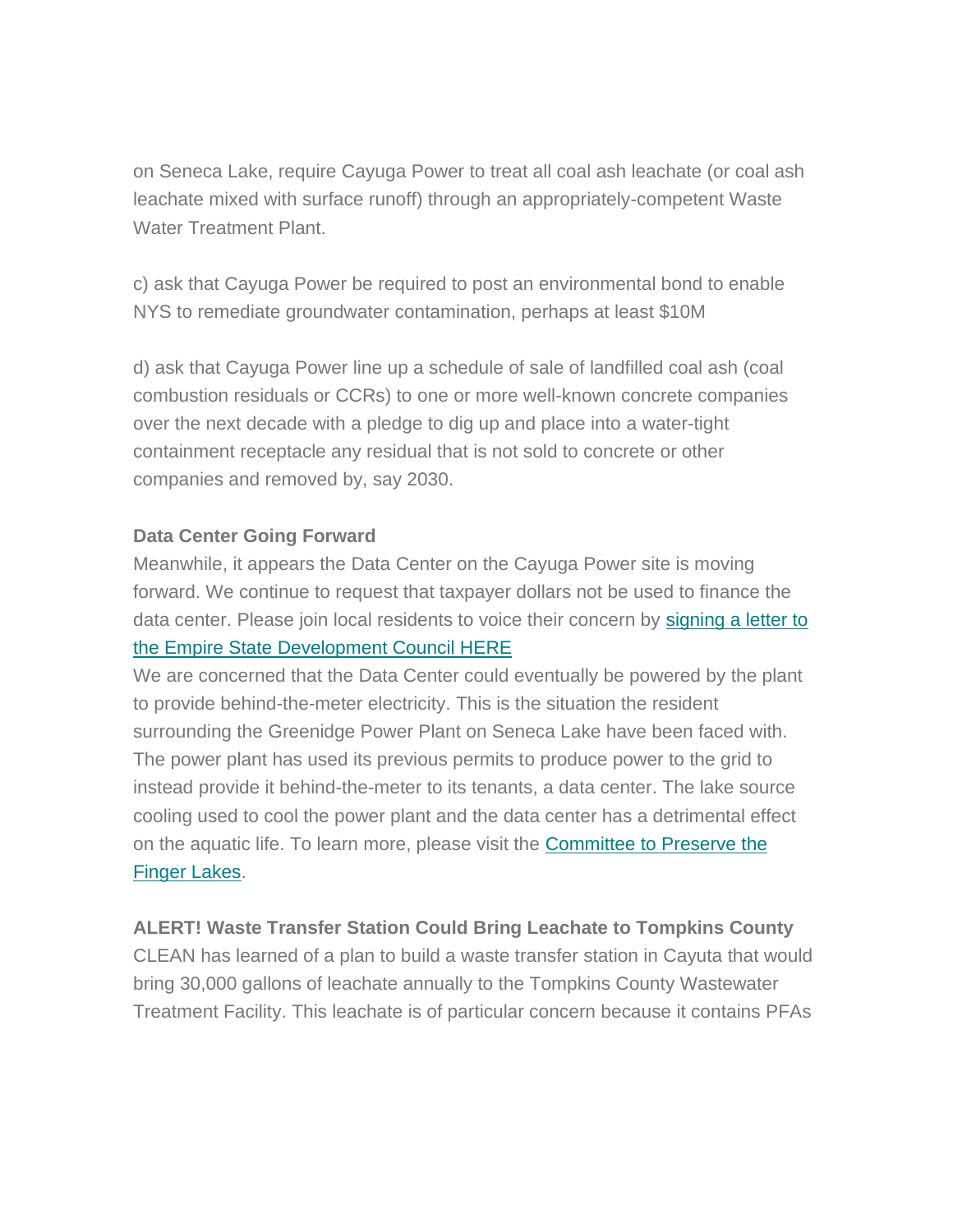which the wastewater treatment facility is unable to filter out before it reaches the lake. PFAs exposure has serious potentially adverse health consequences including liver damage, thyroid disease, decreased fertility, high cholesterol, obesity, hormone suppression and cancer. You can learn more, as well as sign on to a letter to urge Governor Cuomo to deny the permits, at [Seneca Lake Guardian](https://senecalakeguardian.org/sign-on-to-protect-the-Finger-Lakes-and-the-Chesapeake-Bay-Watershed)  [HERE.](https://senecalakeguardian.org/sign-on-to-protect-the-Finger-Lakes-and-the-Chesapeake-Bay-Watershed)

Please see [this article](https://waterfrontonline.blog/2020/09/16/planned-waste-facility-in-cayuta-draws-fire-from-seneca-lake-guardian-after-dec-shrugs-off-environmental-risks/) to learn more

# **Governor Cuomo blocks Stream Protection Bill**

**In November Governor Cuomo vetoed,** NY A8349 (19R), a bill that had already passed the house and senate by a wide margin. Many environmental groups voiced their disappointment to the veto as this bill would have provided DEC regulation to Class C streams to prevent degradation cause by disturbances from development projects. Cuomo cited the lack of funding to support the added workload as his reason for the veto. However, restoration projects are far costlier than taking preventative measures to stop damage to these resources.

# **Further Reading…**

CLEAN had filed the original Article 78 lawsuit against the drilling of Cargill's Shaft #4 in December of 2017 challenging DEC's decision to issue the permit. The Article 78 proceeding was denied by Judge Rowley In October 2018. In April 2019 CLEAN and our co-petitioners appealed this decision and also included documents questioning the Department of Environmental Conservation recent action granting the request of Cargill Incorporated to modify a mining permit. The DEC mischaracterized the changes as "mostly housekeeping changes," and did not notify the court of these modifications.

*Cargill and DEC have refused to provide access* to numerous key documents. With no access to the supporting information, it has been impossible for CLEAN's legal team and scientific advisors to determine that the permit modifications meet legal requirements. However, the Third Department court decided the construction work is nearly complete and work cannot be safely halted without substantial hardship.